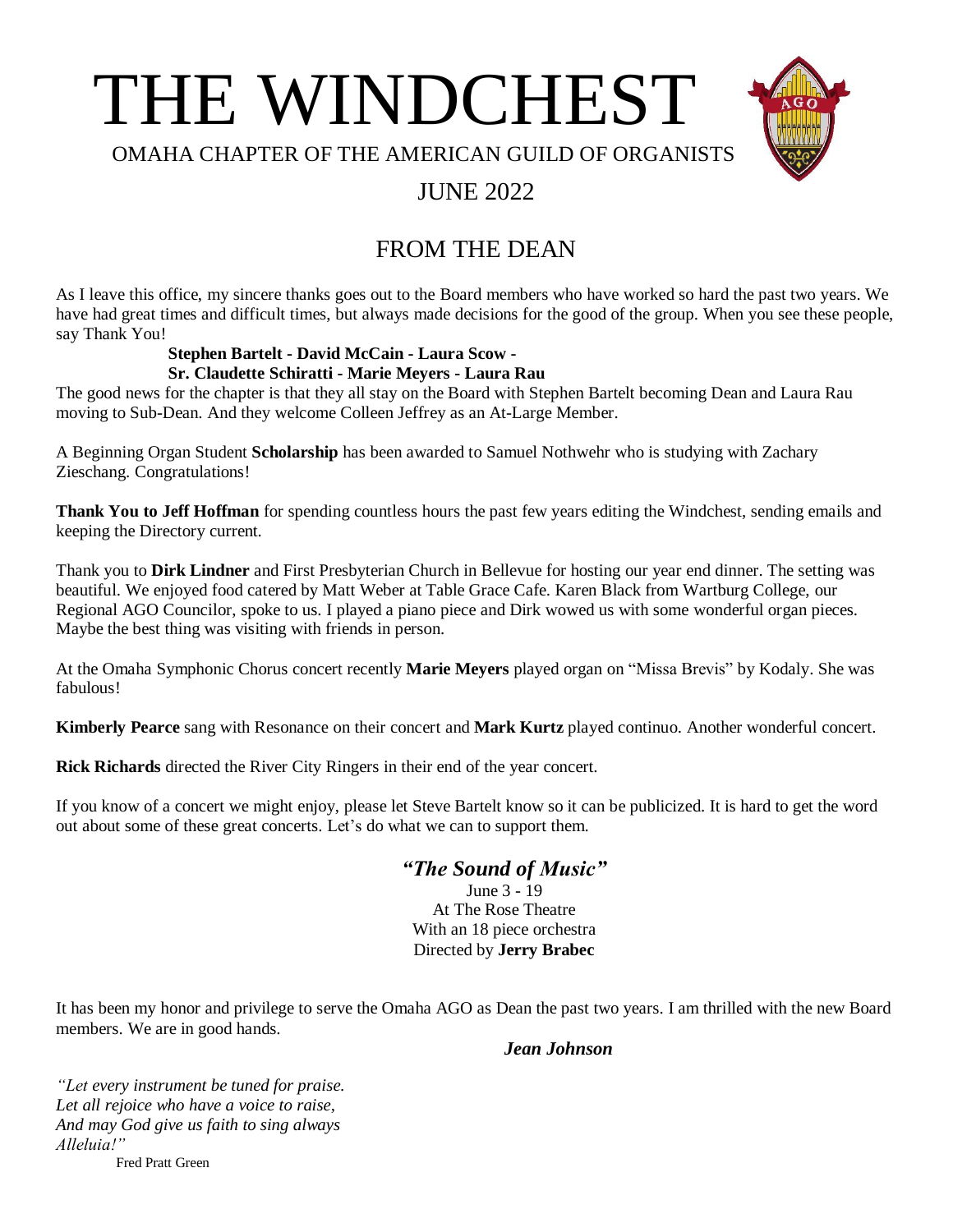# **Omaha Chapter AGO 2022-2023 Chapter Programs**

## **Be sure these dates get on your calendar. An exciting year awaits our attendance and participation!**

Saturday, September 10 -- 10:00 to 11:30 a.m. Fall kick-off with refreshments. Program: "Organ lessons: What works and what doesn't." What is happening at the university level presented by Drs. Michael Bauer and Marie Rubis Bauer. What is happening at the congregational level working with young, beginning organists presented by Kantor Zachary Zieschang. Location: All Saints Retreat Center behind All Saints Episcopal, 9302 Blondo.

Sunday, October 9 -- Recital by Chapter member Timothy Schreiber, 3:00 p.m. St. Wenceslaus Catholic Church, 15353 Pacific Ave. Timothy is completing his undergraduate work in organ at the University of Kansas and is serving as Kantor at a church in suburban Kansas City.

Saturday, November  $12 - 10:00$  to 11:30 a.m. -- "Choral techniques for organists working with small choirs, ensembles, children, etc." Presented by Alexander Hoefling, interim choral director, Trinity Cathedral. Location: Trinity Episcopal Cathedral.,  $113$  N.  $18<sup>th</sup>$  St.

Saturday, January 14 -- 10:00 to 11:30 a.m. -- How organists can adapt pianistic accompaniments and lead sheets for the organ led by Dr. Elizabeth Grimpo, music faculty, Concordia University, Seward. Location: Covenant Presbyterian Church, 15005 Blondo.

Saturday, February 11 -- 10:00 to 11:30 a.m. -- "Beyond the Console" Presentation on the inner workings of pipe organs. Ryan Luckey from Bedient Organ in Lincoln. Location: St. Cecilia Cathedral, 701 N. 40<sup>th</sup> St.

Saturday, March 11 -- 10:00 to 11:30 a.m. -- "Breaking and Entering" Challenges when beginning, ending, retiring, subbing. Panel discussion headed by Jean Johnson. Location Kountze Memorial Lutheran Church, 2650 Farnam St.

Sunday, April 23 -- Hymn Festival featuring chapter members, a "mass choir" and congregational singing. Location: Countryside Community Church, 13130 Faith Plz. Coordinator: Laura Rau assisted by Reggie Pifer. Choirmaster: Stephen Bartelt.

Monday, May 22 -- End of season dinner/fellowship, 6:00 p.m. catered dinner, installation of officers. Feature certification achievers. Installation of officers. Location: St. John Lutheran, 633 Willow Ave., Council Bluffs.

Approved by the Chapter Board, subject to revision, May 12, 2022.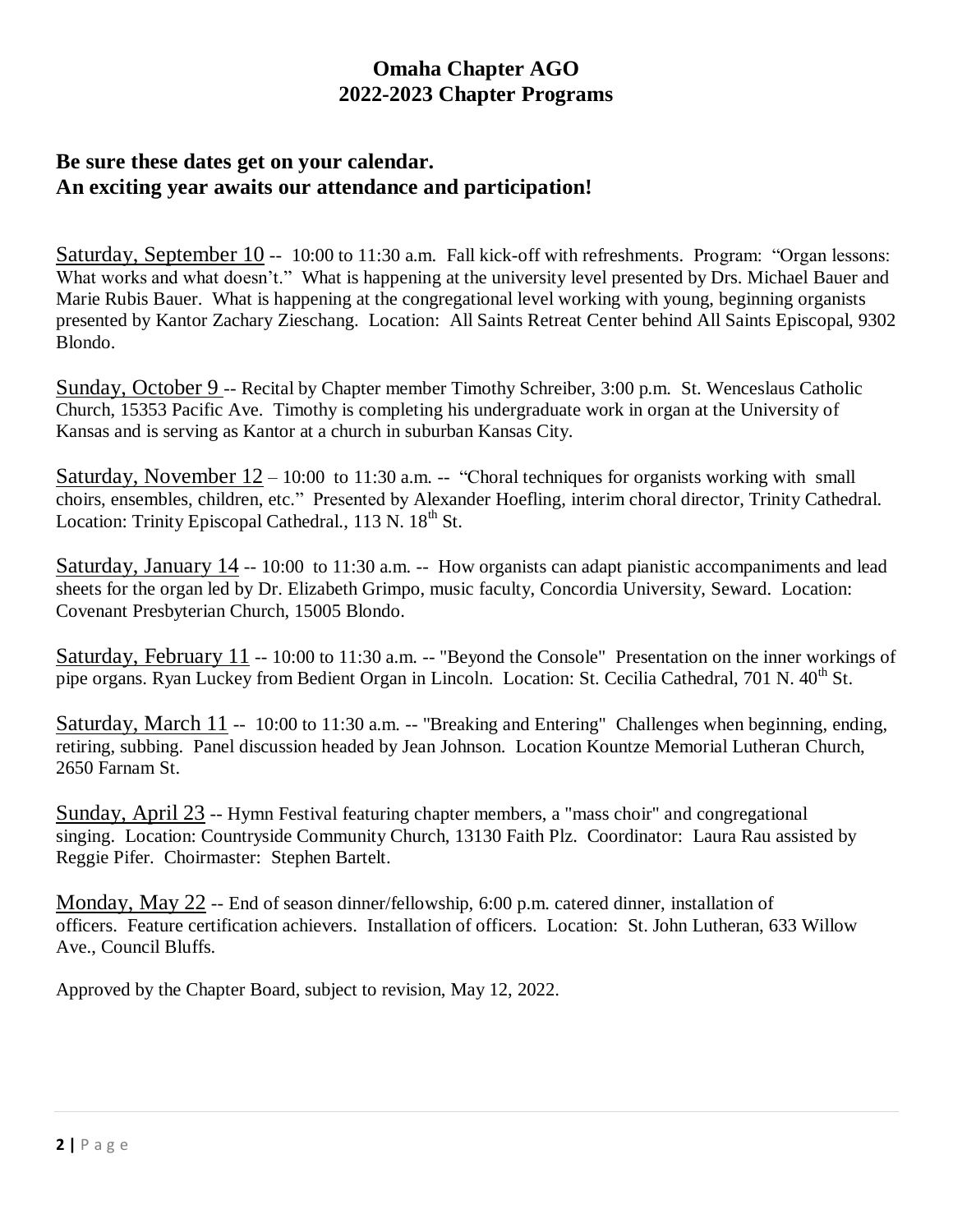

### 2022-2023 Chapter Board

Colleen Jeffrey, Member-At-Large Stephen Bartelt, Dean Laura Scow, Secretary Marie Meyers, Member-At-Large Laura Rau, Sub-Dean David McCain, Treasurer Sister Claudette Schiratte, Member-At Large

Picture taken at installation ceremony on May 23 at First Presbyterian Church, Bellevue

## Program at May 23 Chapter Endof-the Year provided by

Dirk Lindner, organ Karen Black representing National AGO. Jean Johnson, piano



## Chapter Trivia . . .

Chapter gavel dates from 1917!

Past Deans still a member of the chapter include Marilynn Theis, Diane Hill, Michael McCabe, Ann Spangler, Claire Bushong, Charles Cohen, Jeff Hoffmann, David Schack, J. Gordon Christensen, and Jean Johnson.

There are 51 Past Deans of the chapter.

There is a file of the record of historic organs in the Omaha/Council Bluffs area.

There are boxes of organ music that will be made available to members this summer. Watch for details.

Several Chapter members reside outside of Iowa/Nebraska and one is even out of the country.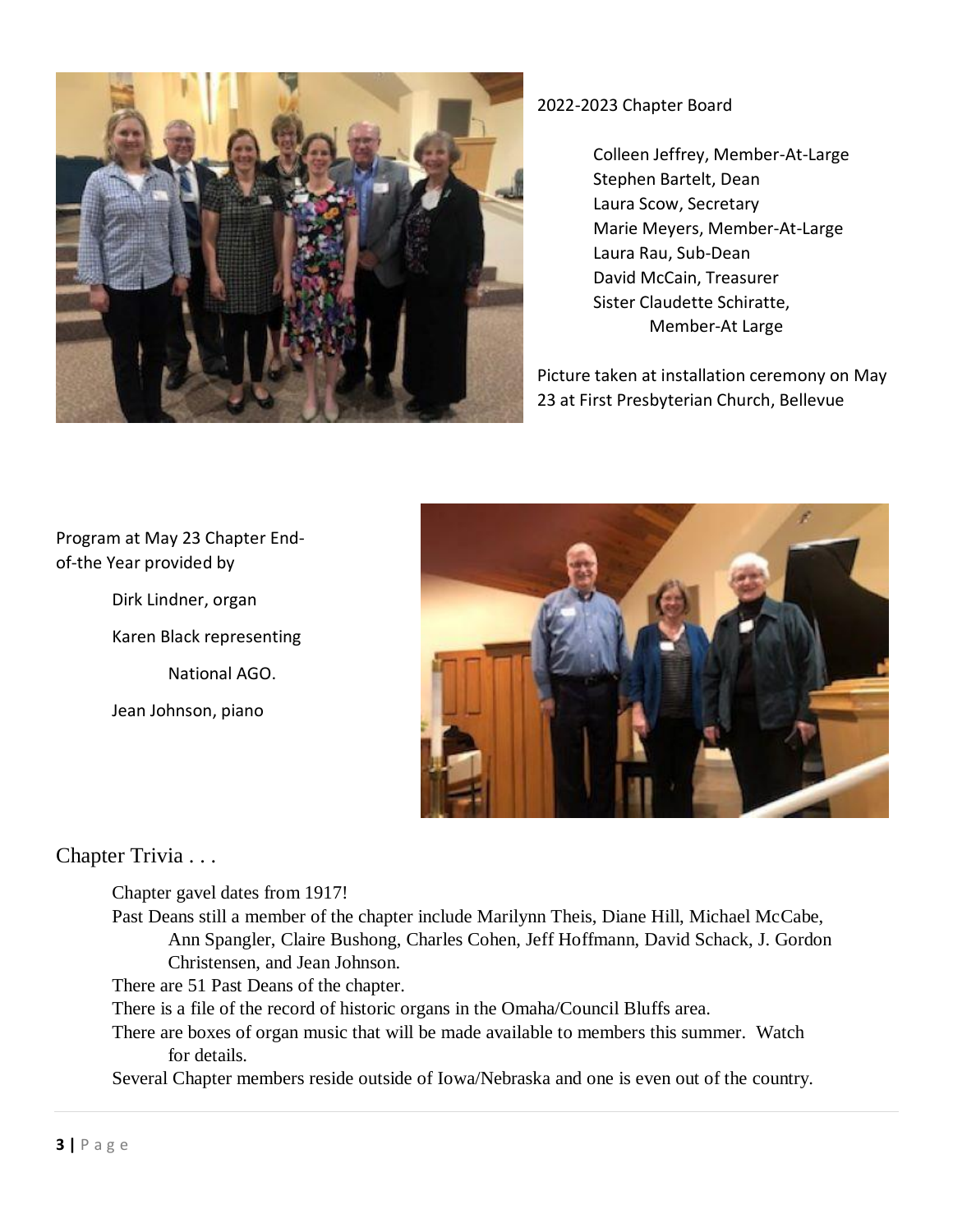Treasures from the crypt? Maybe!

Actually, antique organs from the basement of Chapter member Greg Johnson's business, Keyboard Kastle, as the business prepares to move to its new location.



Greg says both are hand-carved works of art and both are playable. You never know what might be lurking in a dark corner of a basement. And yes, that is Greg's reflections in the mirrors.

Wonder how many of us have played a similar instrument in the past!

Incoming Dean Stephen Bartelt remembers playing a pump organ in his grandmother's living room and an electrified one (no pumping the foot pedals) in a church in Kansas in the 1970's.